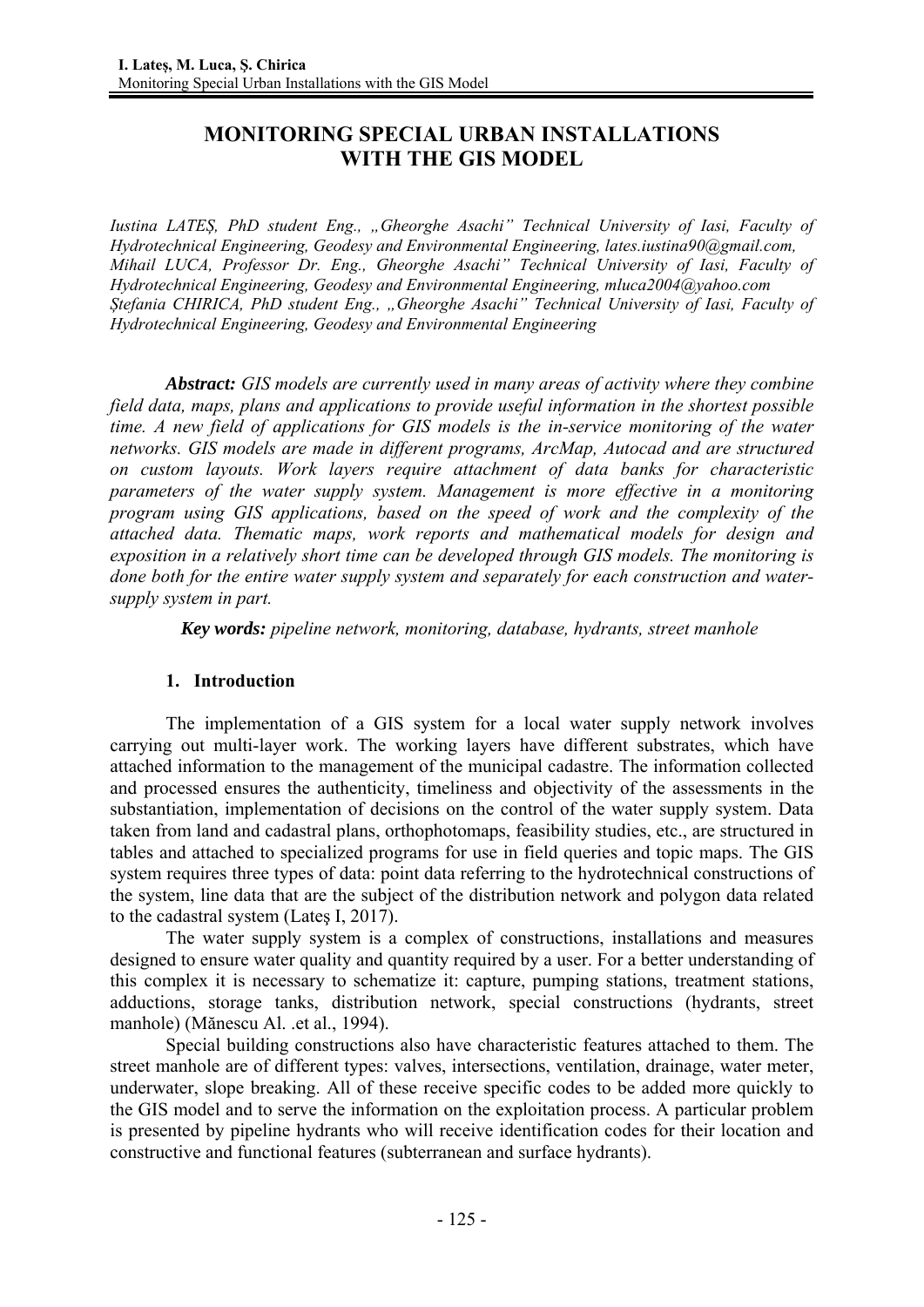GIS models will allow more efficient management of data collected from water system components during different time periods. Thus, GIS models can contribute through their data to the elaboration of water rehabilitation projects as well as to their equipping with additional hydrants. Lately, there has been a stringent demand for redesigning the way of supply of hydrants to the pipelines serving the social and economic areas of the Romanian localities.

The research for the study area is created in several stages in the field and in the office, is continuing and it is enhanced by taking data from other types of studies (Lateş I, Crenganiș L., 2017).

### **2. Analysis of the structure of the GIS model**

The water supply system is structured on the following major components; capture, water treatment, adduction, pumping station, reservoirs and distribution network. All of these elements are transposed into a GIS monitoring model using a customized layout complex. For example, the street manhole on the pipeline will have layers like (Fig.1.a), as well as the hydrants (Fig.1.b) and similarly the other components.



Fig. 1. Types of used layers: a - stack layout set and their code; b - the set of hydrant specific layers.

After the place where the hydrants are located, they can be of two kinds (Luca M., 2015, Giurconiu M., et al., 2002) (Fig. 2 and 3):

 a) Indoor fire hydrants with a diameter of 50 mm, fitted with hose connections and discharge pipes.

 b) Hydrant networks on the street pipeline, which are used to extinguish the fire, sprinkle the streets, water the parks etc. Hydrants may be by surface or underground.

According to NP 133-2011, the diameters of the pipelines on which the hydrants are placed are 100 mm for Dn 80 mm hydrants, 150 mm for Dn 100 mm hydrants and 250 mm for Dn 150 mm hydrants. The flow of an external hydrant is considered to be  $51/$  s,  $101/$  s.

External hydrants must be located in such a way as to be accessible, protected and properly signposted where the distance between them is not more than 100 m.

#### **3. Case study – Aviației Plateau, Iași City**

The Aviation Plateau area is located in the East of Iaşi and is delimited: in the North side of Margina Street, in the Margina East side, Obreja Street, Holboca Street, Aviaţiei Street, in the south side of the Aterizaj Street in the West Aurel Vlaicu Street, Holboca Street, Airport Street.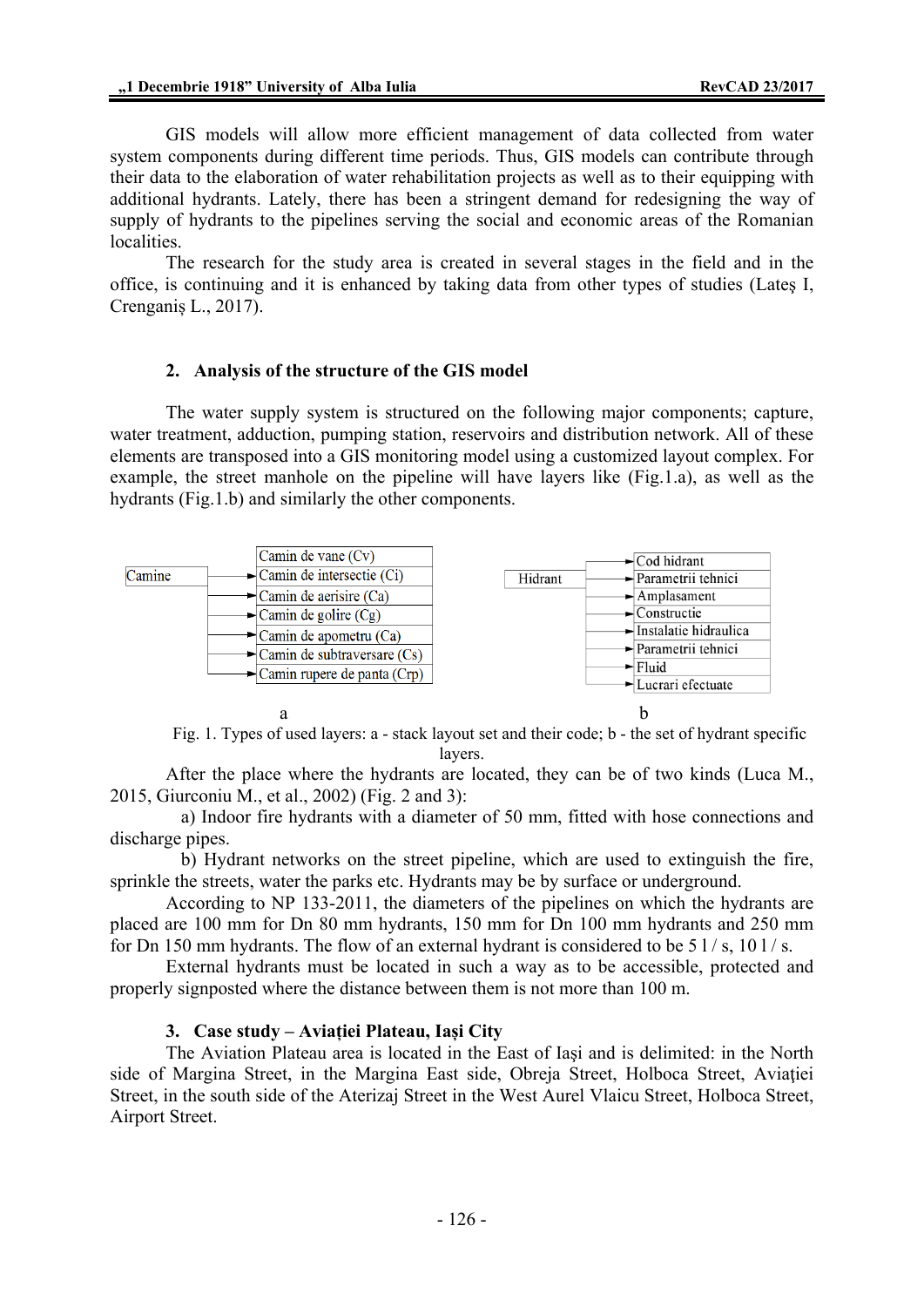

Fig. 2. Types of hydrants used in localities: a - hydrant box inside the building; b - surface hydrant; c - underground hydrant

In order to achieve a GIS water network model for the Aviation Plateau area, textual data were attached to the graphic information. Thus, by means of cadastral plans, measurements, orthophotomaps, the study area was delineated. After the cadastral plans were aligned, the digitization of the stable elements in time, that is the roads that delimit the area, digitized the parcels, then the buildings. The location of the water supply network in the area and the specific structures related thereto were provided by SC APAVITAL IAŞI



Fig. 3. Street underground hydrant: a - general view; b - detail, the hydrant box.

The creation of the GIS model involved the correlation of the information provided by SC APAVITAL IAŞI with the information gathered from the cadastral plans and the OCPI Iasi database. After correlating graphical information follows the attachment of textual information and the structuring of patterns on specific layers of work.

In the vectorial model it is considered that any geographical entity can be graphically represented either as a point, as a line (or arc), or as a surface (or polygon). The geometric entities listed above (dots, lines or polygons, also called graphical primitives) are attached with more user-defined attributes representing the characteristics of the phenomena or objects represented. Hydrants are represented by point entities to which the attribute data is attached as can be seen in fig. 4 b.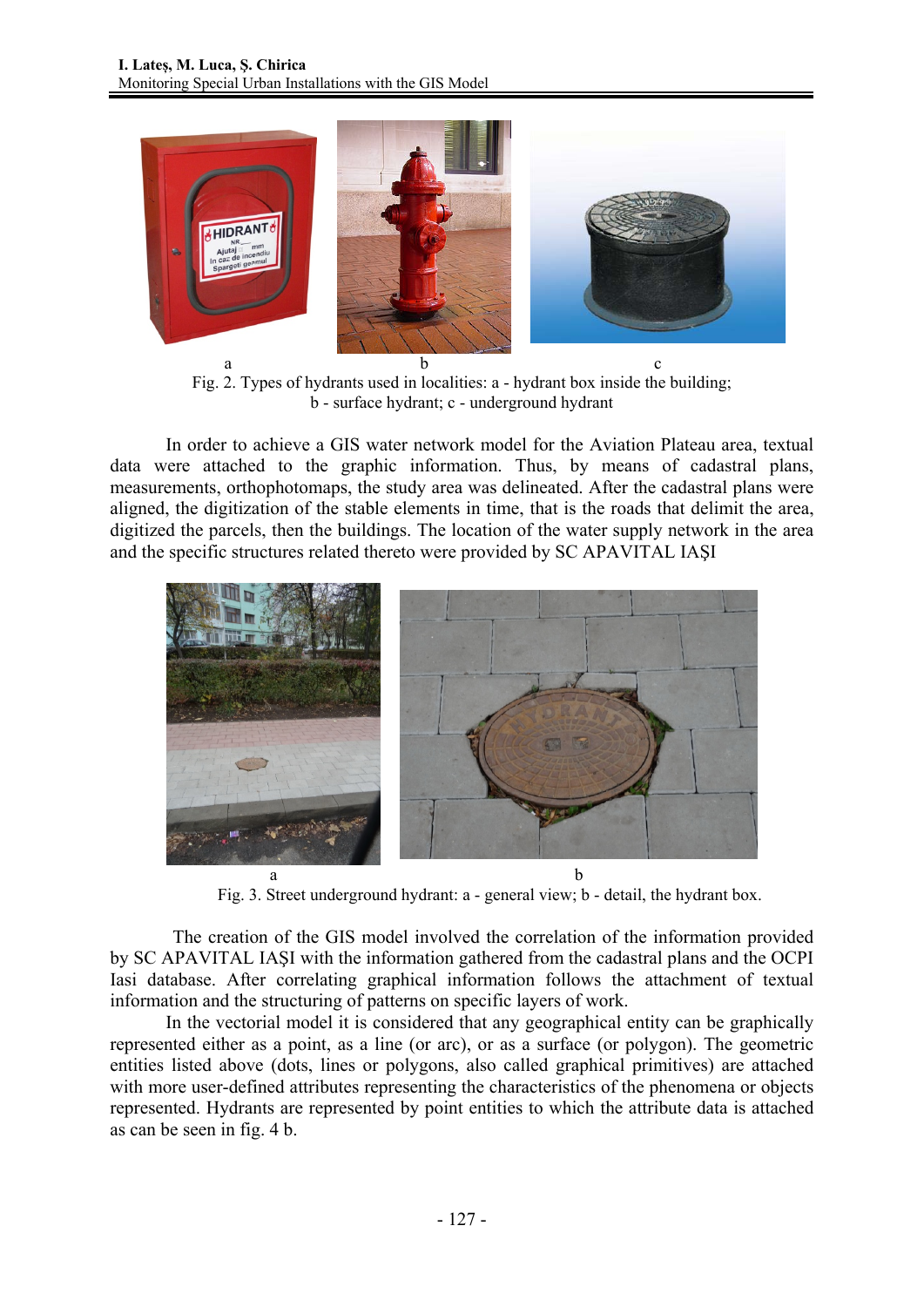

Fig. 4. Study area Aviation Plateau: a - delimitation of the area; b - data attached to the model

The GIS case study model in the Aviation Plate (Fig 4), Iasi County, claims the allocation of 15 fire hydrants, the distribution network at the key points to ensure coverage of territorial areas in case of fire. The distribution network was put into operation at the level of 2007, when it provided a number of 15 hydrants, of which the hydrant with code H9 on Lt. Popovici was canceled (Fig 5).



Fig. 5. The identificcation the canceled hydrant

From a hydro-edilitar point of view, hydrants of the water supply network in the Aviation Plateau area can be monitored using GIS models according to the textual data attached to the graphic entities. The program inputs are: identification code, ground position of the hydrant (underground, overhead), position on the ground (pavement, green space), diameter, flow, pressure, etc.

Identifying problem hydrants depending on the field *Observation* from the text data attached to the model. Thus, 15 hydrants are placed in the study area and one of them is reported as a lack of lid. Better monitoring of water supply systems requires a field check of the water supply system. Thus, the GIS model can be continuously updated even with the help of field photography (Fig. 3).

From the field analyzes, the degradation status of the structure and functionality of the street hydrants is found. Thus, a number of hydrants were placed on degraded sidewalks or lost their stability over time (Figure 3). The installation of the hydrant is accessible and can no longer be protected. The top of the hydrant is not maintained, and the mark is temporary and may be removed.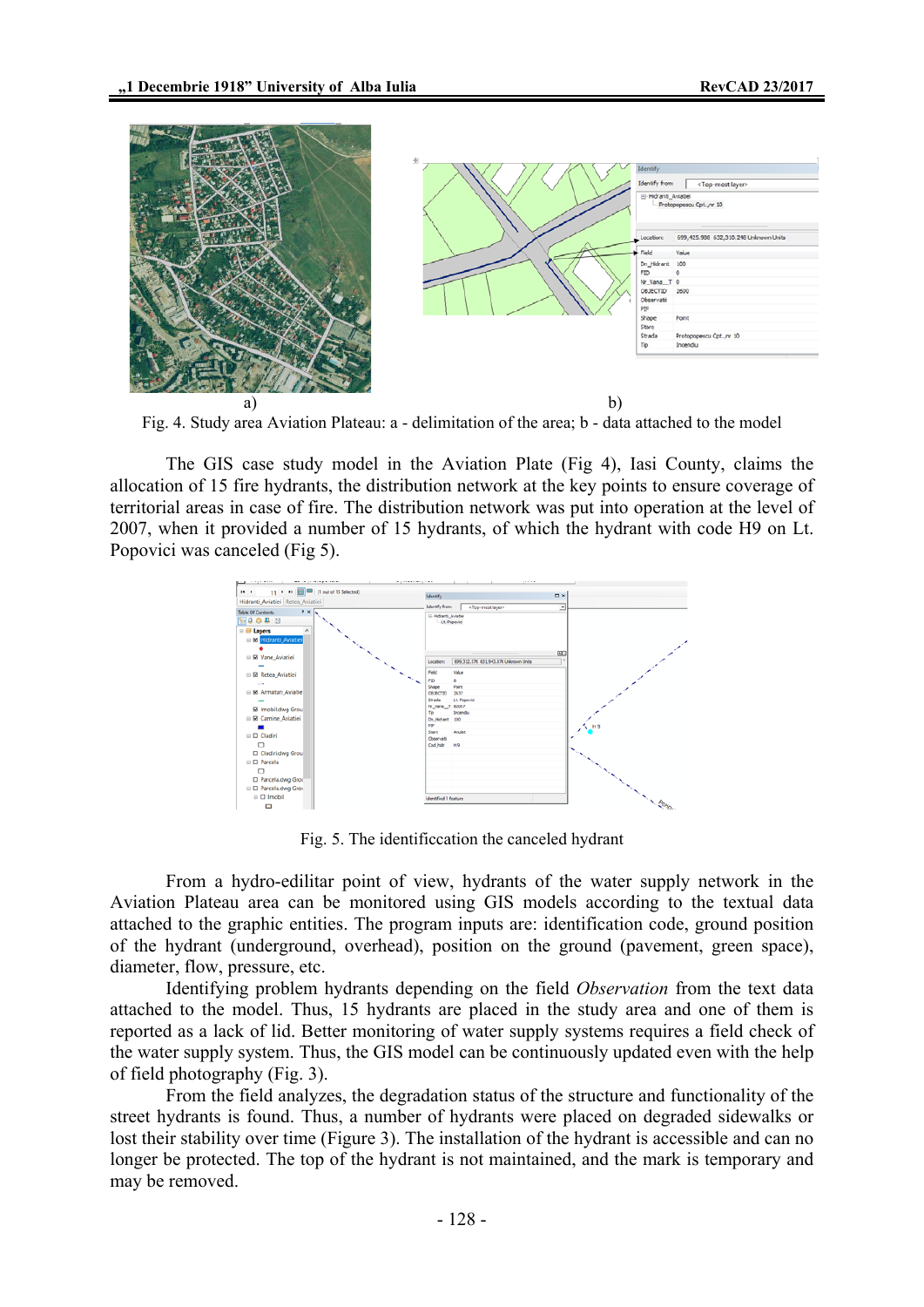

Fig. 6. Map identifying problem hydrants

The structural and functional analysis completed with field photographers shows the possibility of verifying the accuracy of the GIS model and validating the identification of hydrants in case of fire. For example, the H15 hydrant located on the Airport Street is not appropriately signaled on the ground. For this reason, he was not even identified in the field.



Fig. 7. General view and details of the status of street hydrants: a - general view of Ceahlău street, Iaşi city; b - general view Aurel Vlaicu street, Iasi city; c - the location of the underground hydrant; d details of the hydraulic installation in the hydrant box.

Also, the H13 hydrant located on Ceahlău Street is partly covered with asphalt, so in case of a fire, the layer must be removed beforehand. This situation does not allow the